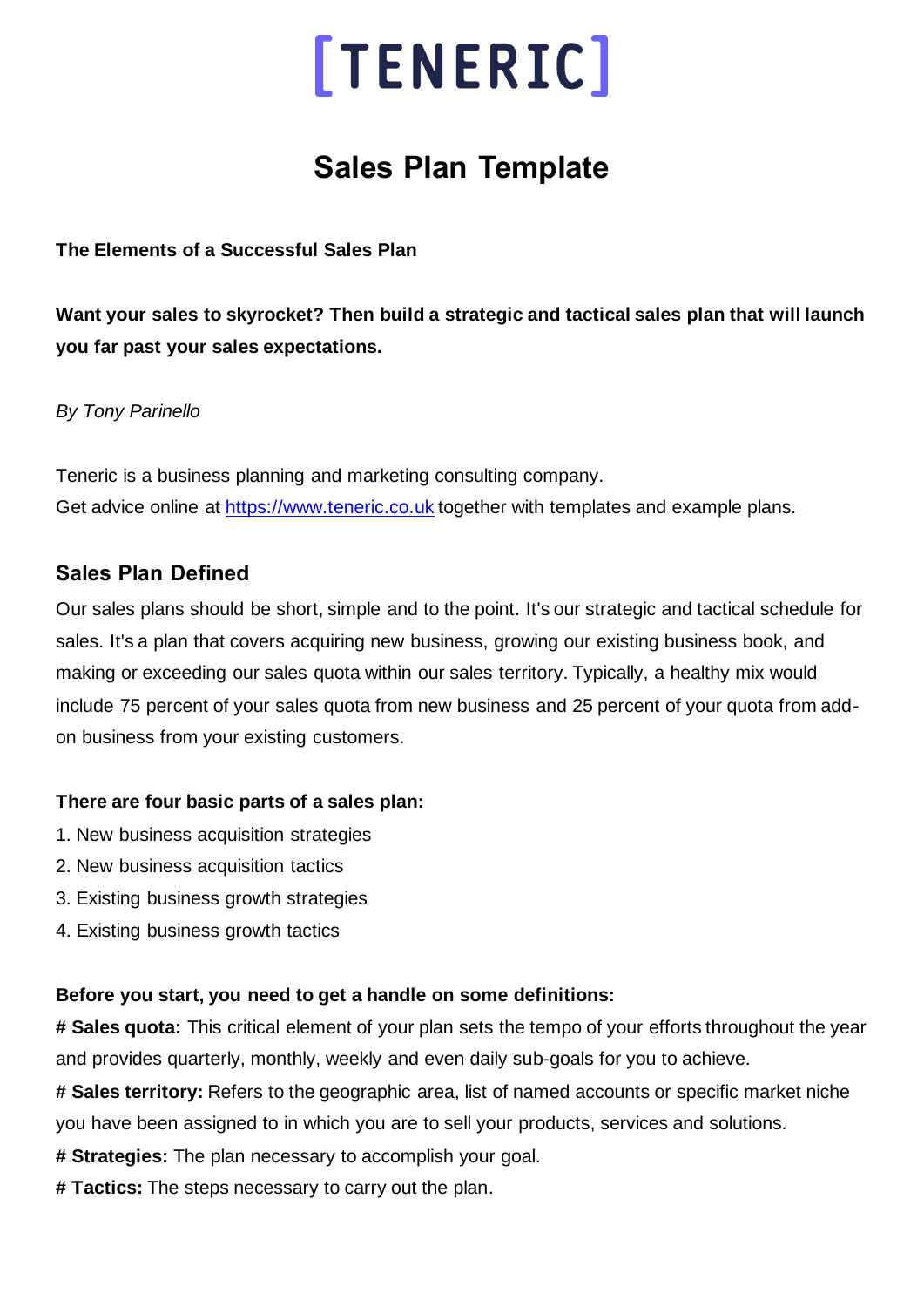## **New Business Acquisition Strategies and Tactics**

Include the following four strategies in your sales plan. Remember, these strategies are all designed to capture new customers and new market share. Important note: The numbers in bold represent the strategies with the tactics listed below them.

### *1. Exceed my quota.*

- \* Send no less than 50 letters of introduction to new prospects each week.
- \* Make no less than 50 cold calls of introduction to new prospects each week.
- \* Make no less than 20 face-to-face contacts with new prospects each week.
- \* Create no less than 10 proposals each week.
- \* Make no less than five presentations each week.

Important note: Your numbers will, of course, vary. What's important here is that you calculate exactly how many contacts you'll need to make in order to achieve your sales quota.

## *2. Increase awareness in the marketplace of my products, services and solutions.*

\* Join and participate in no less than three professional associations and organisations that my best prospects and customers belong to.

\* Attend any and all trade shows and conventions that my best prospects and customers attend.

\* Purchase the mailing list of these associations and organisations and send either a postcard or a letter of introduction.

\* On a regular basis, contribute articles and white papers that address the interests and concerns of this population.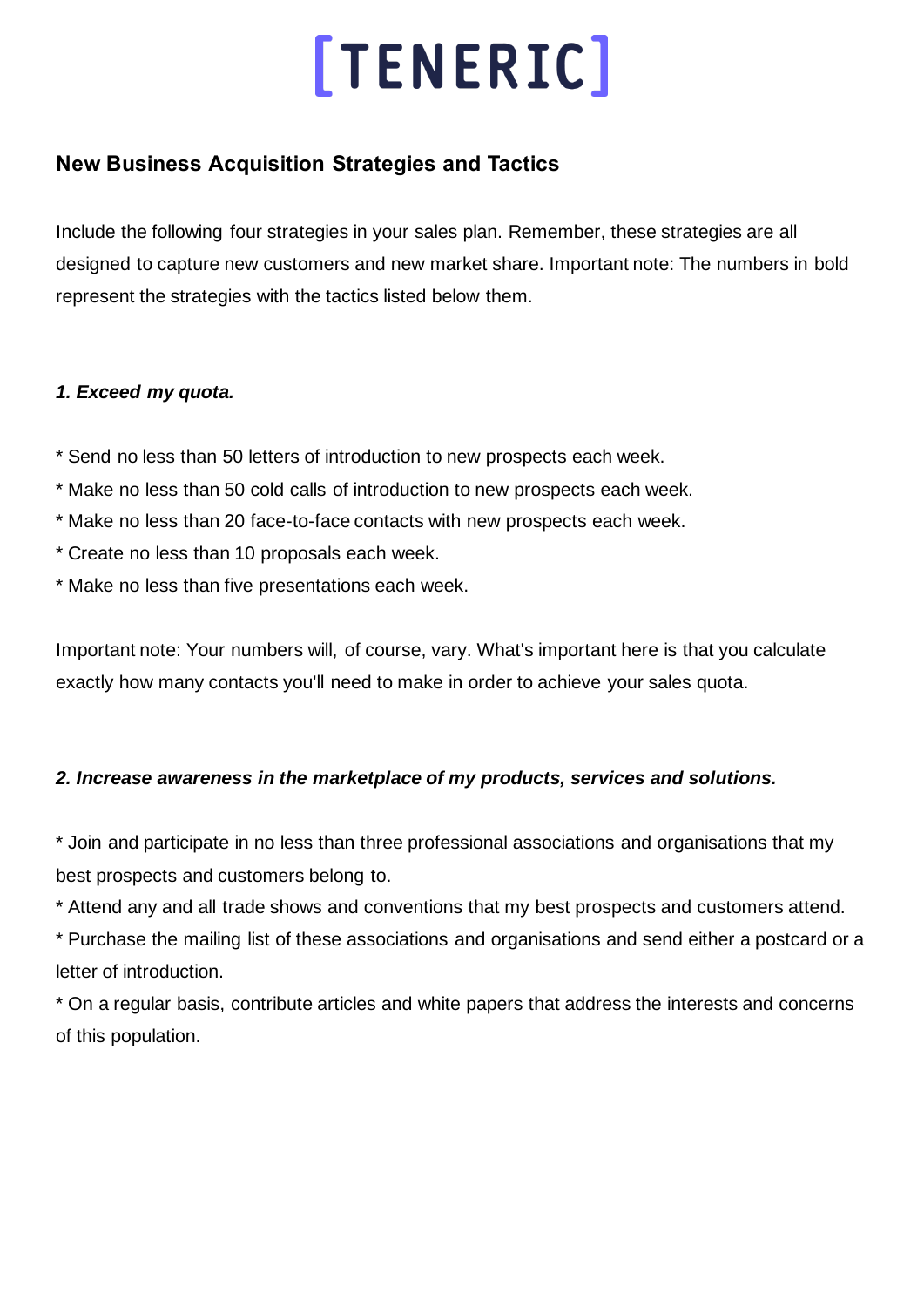### *3. Increase awareness in the community of my products, services and solutions.*

\* Attend all Chamber of Commerce networking events.

\* Volunteer to speak at no less than 12 various organisations in my territory that have an interest in my product, service and solutions.

\* Volunteer my time at three non-profit organisations.

\* Join and participate in no less than three networking groups, such as Le Tip or Business Networking International.

## *4. Obtain referrals from all my new customers.*

\* Within 30 days of delivering my product, service or solution, I will ask each of my new customers for at least three names and phone numbers of someone they personally know who may have a use for my products, services and solutions.

## **Existing Customer Business Strategies and Tactics**

Include the following two strategies in your sales plan. Remember, we design these strategies to capture high-margin, add-on business from your existing customers. Important note: Here again, the numbers in bold represent the strategies with the tactics listed below them.

## *1. Create a touch-point program.*

\* Contact each of my existing customers no less than once per month with a new idea they cannot get from anyone else.

- \* Create a noteworthy monthly newsletter.
- \* Create a user-group within my existing customer base.
- \* Create some sort of Web-based seminar series for my existing customers.
- \* Take at least three existing customers to lunch each month and invite a new prospect to join us.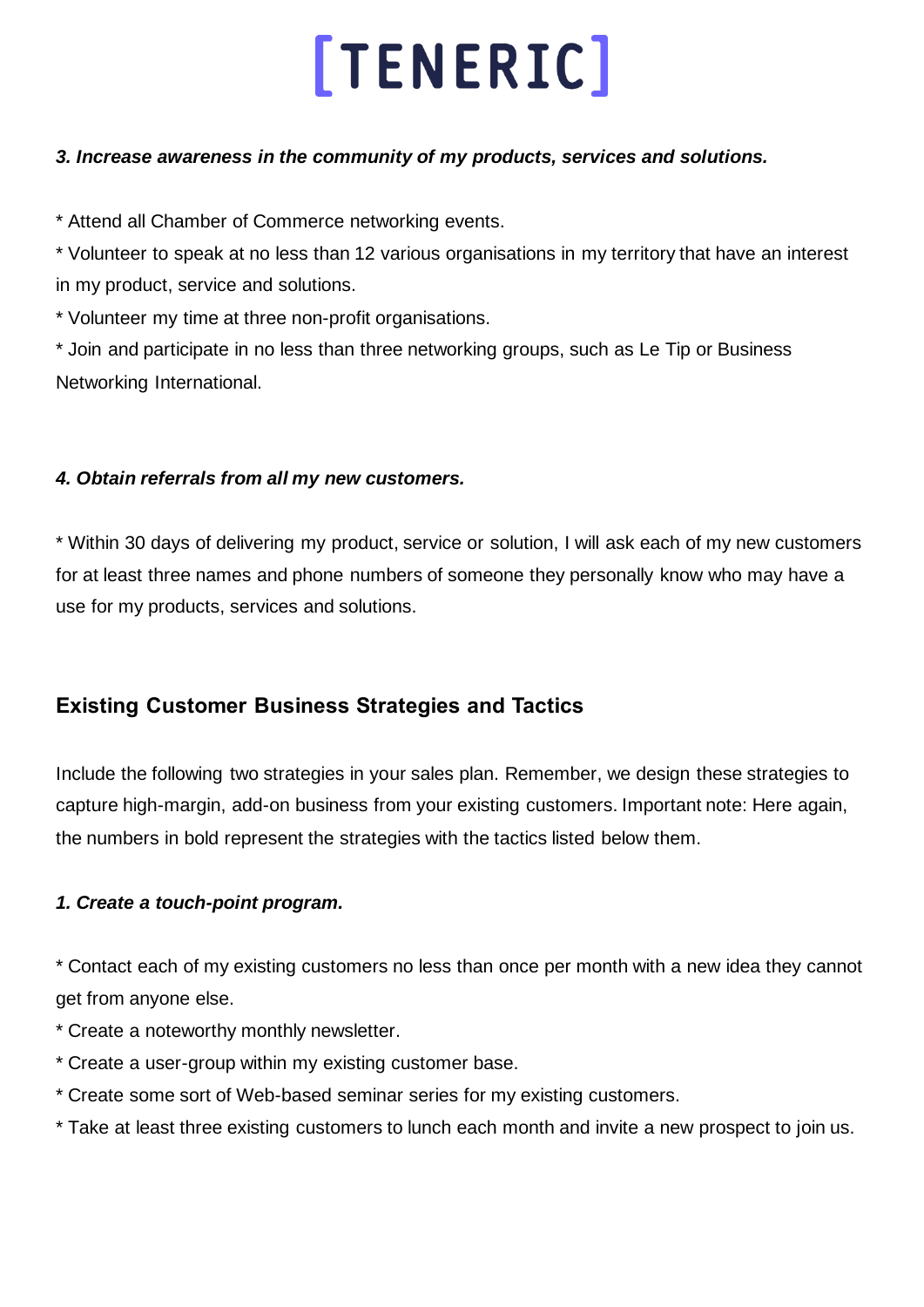### *2. Prospect within my existing customer base.*

\* Knock on no less than three new doors, departments and divisions within each of my existing customers' businesses.

\* Ask each of my existing customer contacts to introduce me to one other person within their organisation.

\* Personally meet the top executive at each of my existing customers' businesses.

### *The Time Is Now*

The final part of your sales plan must detail the timeline for implementing each of the tactics in your sales plan. It's best to show a week-to-week schedule.

Once you've created your sales plan, don't file it away! Keep it handy and revisit it and revise it on a regular basis. Stay on track with your plan, and you'll stay on quota.

## **CALCULATING YOUR PROSPECTING RATIO**

### *Step One: Targets*

Monitor your own sales work for one month (or whatever period is appropriate in your industry) and answer these questions:

A. If you contacted 100 suspects (via phone calls, mailings, in-person meetings or a combination of these), how many prospects would result?

B. How many of the prospects you identified in A. would turn into hot leads?

C. How many of the hot leads you identified in B. would you turn into actual sales?